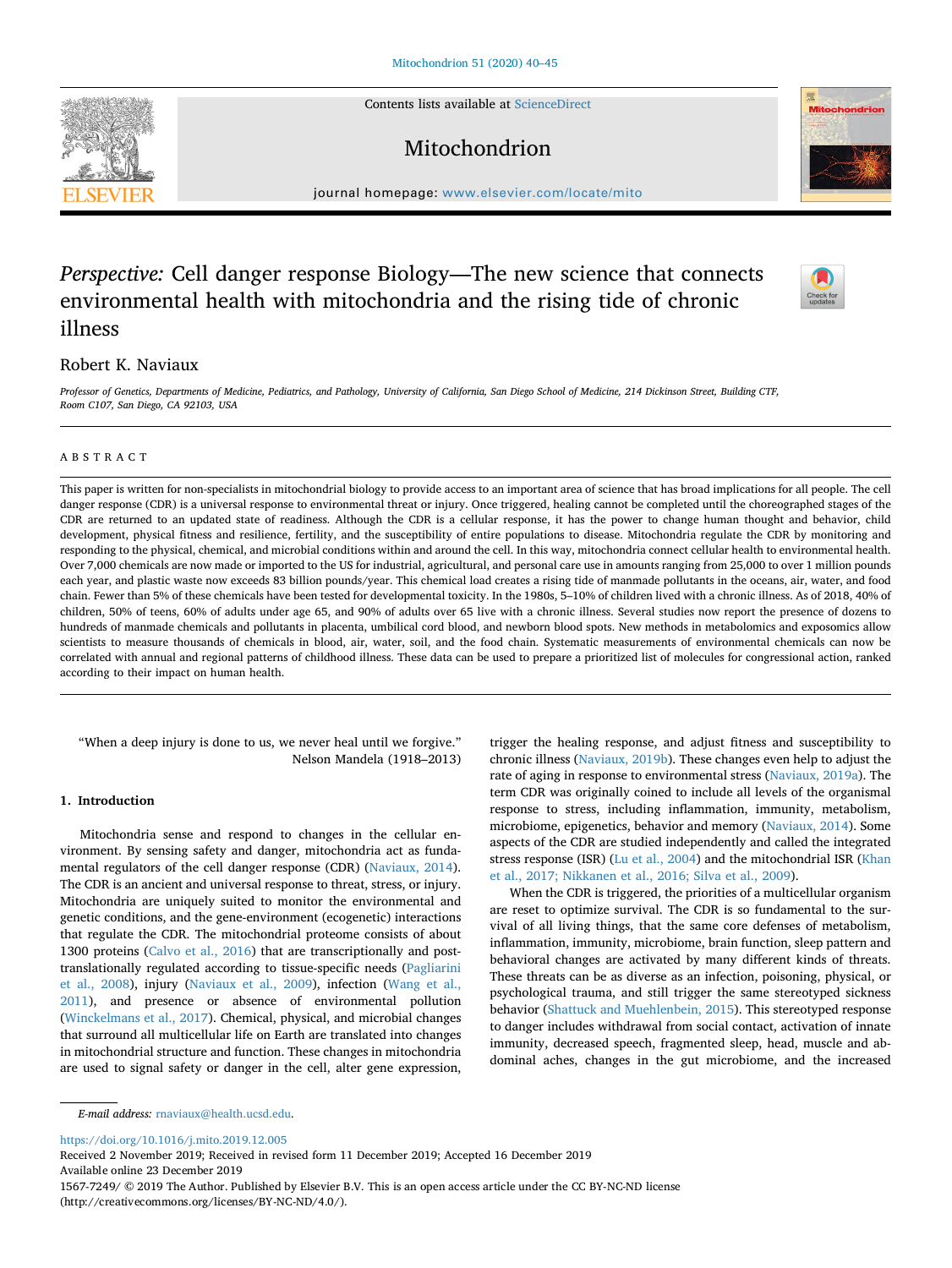sensitivity to touch, sound, and light that many people experience when they have the flu, or are recovering from a serious injury. It is the CDR that produces these familiar signs and symptoms [\(Naviaux, 2012,](#page-5-10) [2019b\)](#page-5-10). At a cellular level, the cell danger response cannot be turned off until the cell receives the final "all clear" signal. Until then, the CDR remains stuck in a repeating loop that blocks further healing in an attempt to eradicate perceived danger. This can lead to long-term suffering, disability and chronic disease. Only when a cell perceives safety can it heal completely.

The concepts of cellular perception and reactivity are critical. Danger can be real or imagined. From the time we take our first breath, our genes are hard-wired to treat the world as a dangerous place, to anticipate a struggle to survive. When conditions become extreme, one cell can defend itself with powerful chemical weapons, while another may sacrifice itself to save its neighbors by activating a single-cell "selfdestruct" sequence. The threshold for cellular reactivity is set by past environmental experience. The perception of safety leads to calm. Perception of danger leads to hypersensitivity.

#### **2. Cellular safety**

Organismal safety starts with cellular safety—a condition determined by access to adequate shelter and nutrients for growth and repair, effective management of intercurrent infections, absence of chemical, physical, and psychological trauma, and ample opportunities for healthy play. Sending a clear message of child safety early in life is essential for adult health. At a cellular level, anxiety is created when safety is not assured—when there is uncertainty about nutrient resources and support from neighboring cells, or about protection from exposure to a toxin or alarm signal. When cells are threatened, they behave the way nations do when they go to war. They harden their borders and don't trust their neighbors. The biophysical properties of membranes of cells undergoing the cell danger response change dramatically, leading to aggregation of patches of sphingolipids and cholesterol ([Lingwood et al., 2008\)](#page-5-11), membrane hardening, and the release of cellular ATP to signal danger and recruit cells needed to fight infection and heal [\(Burnstock, 2016\)](#page-4-1). Cellular calm is created when environmental uncertainties are removed and the signals of health and safety are restored. It is now well known that a child raised in neglect or extreme adversity carries a lifelong risk of chronic illness and mental health struggles [\(Cameron et al., 2017](#page-4-2)). Social adversity can result in physical changes in brain development and other organs that can permanently change the trajectory of child development and can injure a child for life. What is only recently becoming known is that a rising tide of manmade chemicals and other changes to our environment are creating a similar impact on lifelong illness and mental health by threatening cellular safety. Children with chronic illness grow up to be adults with chronic illness. In the past 40 years, the fraction of children living with chronic disease in the United States has risen from approximately 5–10 percent in the 1980s, to 40 percent today. Rising teen depression, suicidal ideation, anxiety and behavioral mental health disorders add another 10–20 percent so that 50% of teens struggle with a chronic illness ([Bethell et al., 2011](#page-4-3)). Sixty percent of adults under 65, and 90 percent of those over 65, now live with a chronic illness, a number that has doubled since the 1980s, and continues to grow ([CDC.gov, 2017\)](#page-5-12) ([Fig. 1\)](#page-2-0).

## **3. The economic cost of chronic illness**

The United States now spends \$2.8 trillion annually on medical care for children and adults with chronic conditions. This represents 86 percent of the \$3.3 trillion US budget for health care. If the rising tide of chronic illness over the past 30 years continues unabated, the cost of health care in the US is projected to exceed \$5.5 trillion by 2025, creating adverse effects that will derail economic prosperity not just in this country, but in many nations around the world ([CDC.gov, 2017;](#page-5-12)

[CMS.gov, 2017; Khazan, March 15, 2019\)](#page-5-12). What if a new approach to medicine were able to alleviate the suffering and the need for expensive medical care for just 10 percent of people with a chronic disorder? This new approach would return \$280 billion (10 percent times \$2.8 trillion) back into the US economy each year. This savings in a single year would surpass the annual budgets of the National Institutes of Health (NIH; \$37 billion), the Environmental Protection Agency (EPA; \$8.7 billion), the Food and Drug Administration (FDA; \$5.1 billion) and the US Department of Agriculture (USDA; \$151 billion) combined.

## **4. Chronic disease and the chemical World—the mixtures that make up the chemosphere**

When viewed from far in space, Carl Sagan pointed out that the Earth appears as a pale blue dot [\(Sagan, 1997\)](#page-5-13). A little closer, when viewed from the orbit of the International Space Station, the totality of livable space on our planet appears as a wispy thin layer of atmosphere, land, and ocean that scientists call the biosphere. Invisibly extending through and beyond the biosphere are the chemicals that make up both the living and non-living parts of the Earth. These chemicals are mingled with every drop of water, every breath of air in the skies, and adsorbed to particles of soil and sediments on land and sea. The chemical world on Earth is called the chemosphere.

The vast majority of the chemosphere is invisible to human eyes, tasteless, and odorless. The majority of what we "sense" of the chemosphere is through subconscious cellular responses to this invisible world that surrounds us. Tens of thousands of chemicals in the chemosphere are manmade and many are toxic even at low doses. Ultimately, the total load [\(Herbert and Weintraub, 2013\)](#page-5-14)—the collective mixture—of both manmade and natural chemicals in the chemosphere, and other stresses in the biosphere helps determine the population risk of chronic illness. Recent studies have established that mixtures of chemicals can have deleterious effects on metabolism even when no single chemical is present in concentrations defined as "toxic" ([Bonvallot et al., 2018\)](#page-4-4). These findings have underscored a need for government agencies to revisit the guiding concepts in environmental toxicology called the "no observed adverse effect level" (NOAEL) and "lowest observed adverse effect level" (LOAEL), since low-level exposures to real-world mixtures of manmade chemicals can be toxic and produce chronic illness even at concentrations well below NOAEL.

Within every population there are sensitive and resistant individuals, and risk of harm is a probability, not a certainty for any given person. Resistant individuals can remain healthy despite exposure at one particular time, but then become vulnerable in another season or after a predisposing event at another time. In sensitive children and adults, whose cell danger response has been primed by a perfect storm of previous chemical, microbial, physical, and/or psychological stresses, the same levels of chemical or biotoxin burden produce pathological and prolonged metabolic, epigenetic, and physiologic responses. This hypersensitive response has two major effects: 1) it leads to disability and chronic illness, and 2) it interferes with the body's natural efforts to heal ([Naviaux, 2019b](#page-5-5)).

## **5. Slow DNA and fast industries**

The DNA of *Homo sapiens* changes slowly, and requires generations to adapt to the chemical changes around us. Common new diseases are not the result of mutations in our DNA, but the result of an environment that is changing faster than our genes can adapt. Although important, not even the rapid epigenetic changes regulated by mitochondria ([Smiraglia et al., 2008\)](#page-5-15) can fully rescue us from this problem. By evolutionary default, the cellular response to anything unknown or new is to first treat it as a threat. Repetitive activation of the cell danger response can lead to cellular mosaics in which healing has been slowed or incomplete [\(Naviaux, 2019a, b](#page-5-6)). In a rapidly changing world, our cells respond to so many chemicals that are new and threatening that it is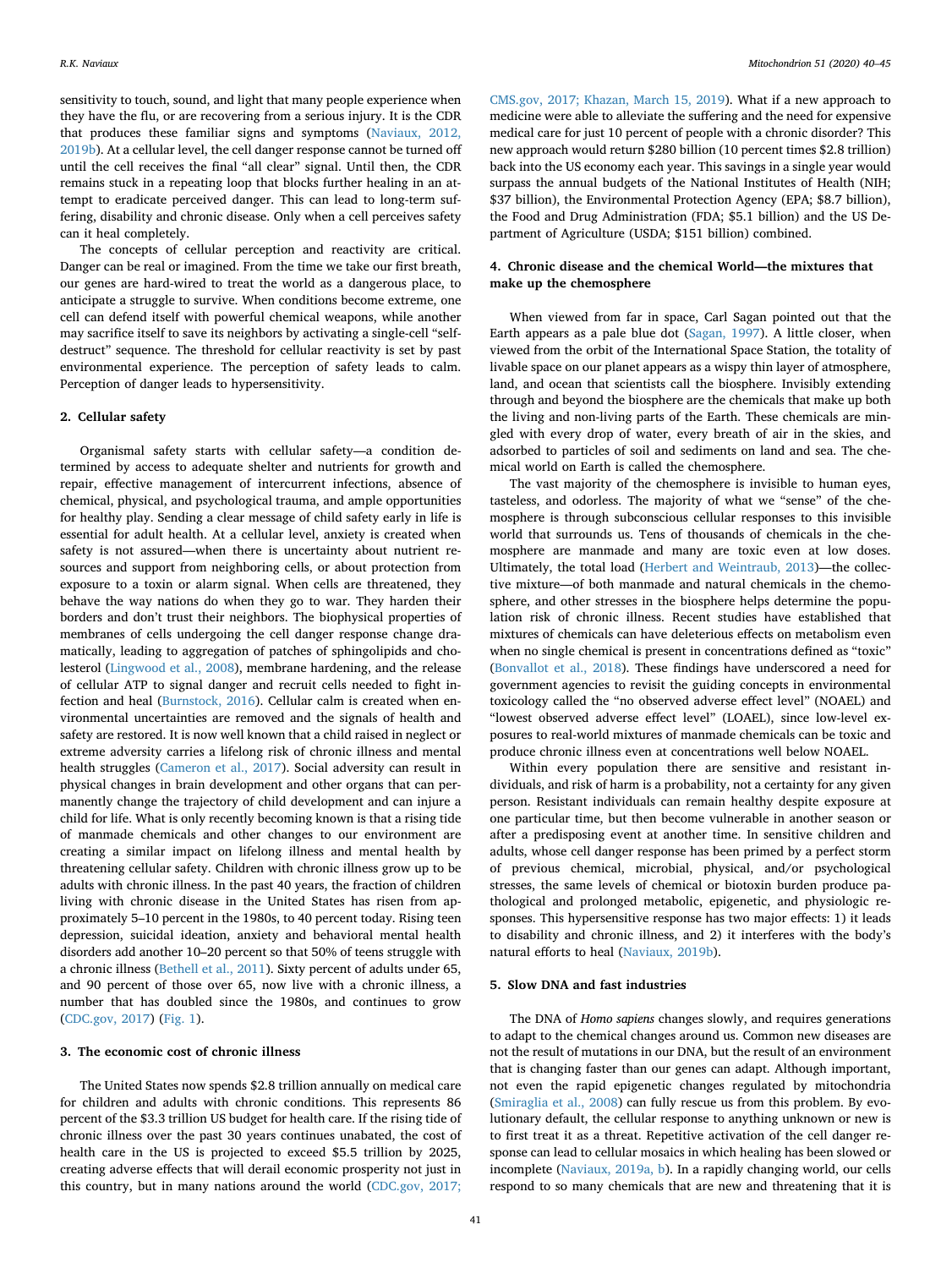<span id="page-2-0"></span>

**Fig. 1. Chronic Health Disorders that have Increased 2-100 times since the 1980s.** Forty percent of children born in the US today and 60 percent of adults under 65 live with at least one chronic illness. ATP signaling is also known as purinergic signaling ([Burnstock, 2018; Naviaux, 2018](#page-4-7)). **Abbreviations**: CDR, cell danger response; ATP, adenosine triphosphate; ASD, autism spectrum disorder; ADHD, attention deficit hyperactivity disorder; PTSD, post-traumatic stress disorder. Numbers reflect the population prevalence of each illness in the United States in 2018.

becoming increasingly difficult to heal completely after any common injury caused by the common cold, the flu, accidental poisoning, allergens or physical trauma. In much the same way that repeatedly ripping the scab from a skinned knee delays healing and leaves a scar, repeated exposure to a toxic world means that cellular safety and "all clear" signals are becoming harder to sustain. The absence of safety signals leaves a mark. Children and many adults are left in a state of primed hypersensitivity. New pesticides, plasticizers, antibiotics, food additives, dyes, solvents and other pollutants that our genome and our microbiomes have not yet evolved mechanisms to detoxify are entering our food chain, water supply and air like an invisible but poisonous chemical tide—a miasma of our own making.

## **6. Generational transmission**

A study conducted by the Environmental Working Group in 2005 found that the umbilical cord blood of newborn babies in the United States already contained an average of 287 pesticides, pollutants and other environmental chemicals [\(Houlihan et al., 2005\)](#page-5-16). The methods used at that time allowed the authors to look for 413 molecules from 9 different chemical classes. Other studies that have looked for a smaller number of pesticides or persistent organic pollutants have documented the presence of dozens of pollutants in newborn blood samples from around the world [\(Cabrera-Rodriguez et al., 2019; Silver et al., 2015](#page-4-5)). Similar pollutant loads have been documented in the placenta and found to change mitochondrial DNA content ([Vriens et al., 2017](#page-5-17)). These studies show that when a child is born, they inherit a sample of their parents' chemical exposure history. Many chemicals are biomagnified in fat, bone and reproductive organs, accumulating over years of exposure to levels that can be hundreds of times higher than the concentration in any given environmental source of air, water or food ([Drouillard et al., 2001](#page-5-18)). Many banned pesticides like DDT and industrial chemicals like PCBs can still be found in people decades later ([Montano et al., 2013\)](#page-5-19). If a child is born today with a burden of 300 manmade chemicals, in 25 years that child will add to their inherited

burden by accumulating new toxic chemicals from their environment as they grow to reproductive maturity. As adults, they will then pass on a new sample of both their inherited and their newly-accumulated environmental chemicals to their children. If a net increase of 50 environmental pollutants occurs in the umbilical cord blood with each generation, and is added to the current number of 300, the toxic chemicals passed on to our children will soon have more devastating effects on human health than any mutation in DNA, leading to escalating infertility rates, miscarriages, childhood and adult chronic disease.

## **7. Increasing human impacts on the chemosphere and biosphere**

The problem of environmental accumulation of toxic chemicals has been noted since the beginning of the industrial revolution in the 1700s, but has been accelerating since the rise of industrial scale farming and other large-scale industries since World War II. Rachel Carson was the first to call attention to the ecological effects of this accumulation in her landmark book *Silent Spring* ([Carson, 1962\)](#page-5-20), which first appeared in 1962. The title of her book referred to the decrease in the songs of birds in the spring because of pesticide accumulation in their food chain. Since that time, 30% of all birds in North America have been lost ([Rosenberg et al., 2019\)](#page-5-21). In 1962, the world's human population was 3.1 billion people. Today, the population is 7.7 billion and is growing at a rate of about 1% per year—about one billion people every decade. To glimpse the sheer magnitude of the ecological footprint of humans on the Earth, we need only look to the north Pacific Ocean to find a garbage patch of plastics and other manmade debris now twice the size of Texas, the exponential increase in plastic deposits in ocean floor sediments that has occurred since World War II ([Brandon et al., 2019\)](#page-4-6), or to the dying swaths of coral in the Great Barrier Reef ([Kroon et al., 2016\)](#page-5-22) the size of cities. The hopeful message is that by cleaning up pollution from the environment, the next generation can begin to off-load their inherited burden at a rate faster than they accumulate new toxins.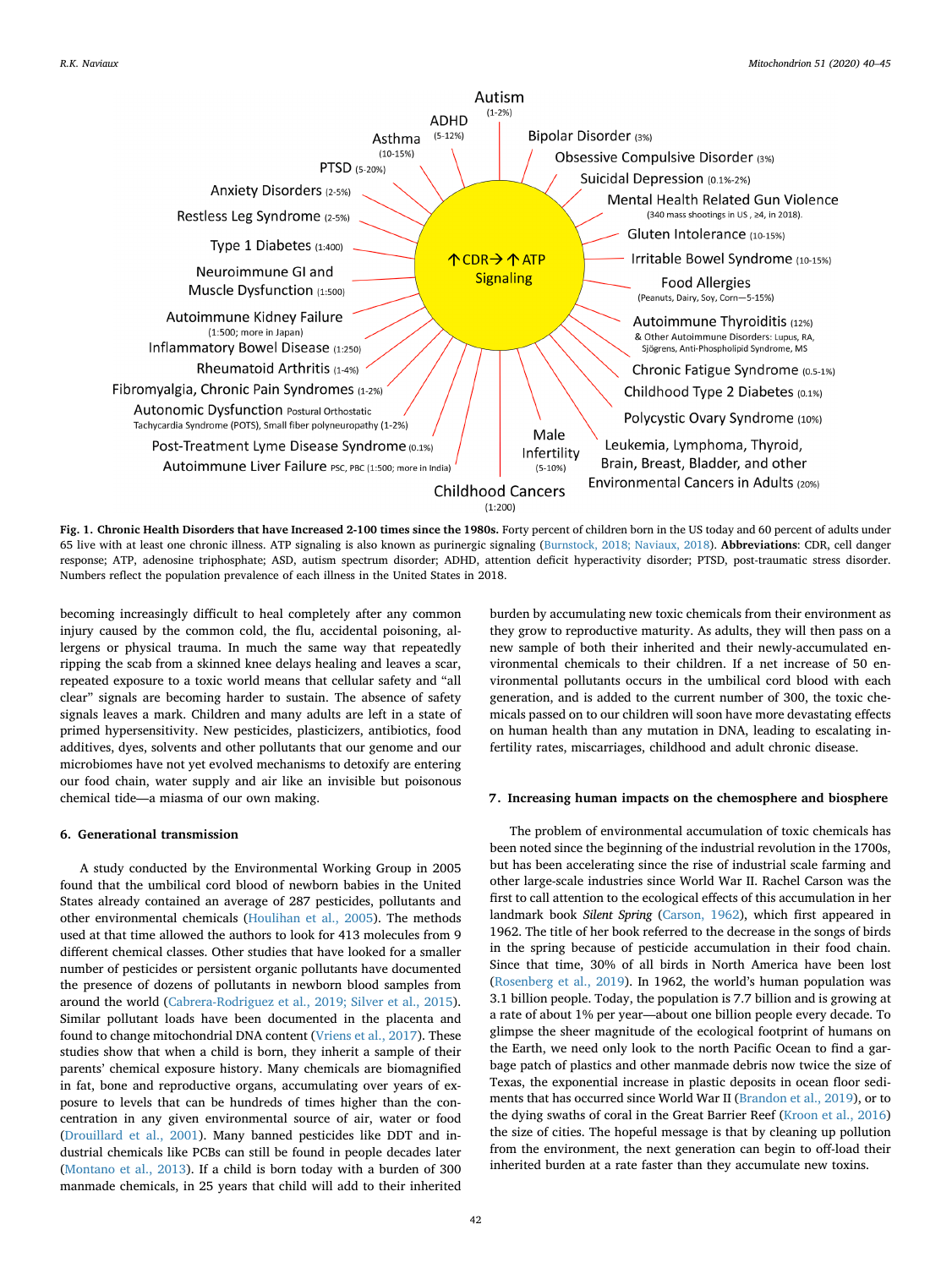#### **8. Canaries in the coal mine**

Children are most susceptible to this menacing tide because their cells are growing rapidly and their metabolism, brain and endocrine systems are more sensitive to disruption. Children are like canaries in the coal mine—the first responders to environmental change. Many chemicals pass safely through adults, but strike our children during their periods of rapid growth in the womb and first few years of life, leaving them with chronic illnesses like asthma, attention deficit hyperactivity disorder (ADHD) and autism spectrum disorder (ASD). In the case of ASD, the prevalence has risen from 1 in 5000 (20 in 100,000) in the 1970s to 1 in 59 (1700 in 100,000; an 84-times increase) in 2014 [\(Baio and Investigators, 2018\)](#page-4-8). It has been calculated that 60% of the apparent increase can be explained by changes in the diagnostic criteria for ASD over the past 40 years [\(Hansen et al., 2015](#page-5-23)). However, even with this conservative correction, the adjusted prevalence of ASD of 1 in 59 children today represents an absolute increase of 34 times (84  $\times$  0.4 = 34) from the 1970s ([Fig. 1](#page-2-0)).

Chemical exposures in childhood can have many other lifelong effects, even when the same exposures in adults produce no obvious effect. A *Lancet* Commission study from 2016 reported that 940,000 children die each year around the world as the result of manmade pollution ([Landrigan et al., 2018; Landrigan et al., 2019\)](#page-5-24). This report also found that pollution was responsible for 9 million premature deaths each year—a number that continues to grow [\(Fuller et al., 2018;](#page-5-25) [Martin and Landrigan, 2017](#page-5-25)). In addition to the deaths, which occur in only 1–10 percent of those exposed, it can be estimated that ten to hundred times these numbers—nearly 1 billion people around the world—are sickened annually from exposure to manmade pollution. For many, the illnesses caused by exposure to pollution will remain with them for the rest of their lives.

The persistent cell danger response caused by environmental chemical exposure has the power to change human thought and behavior. Because the brain controls metabolism ([Naviaux et al., 2017; Naviaux](#page-5-26) [et al., 2016; Naviaux et al., 2019](#page-5-26)), the persistent CDR that was originally triggered by mitochondria and reached the brain, feeds back on peripheral mitochondria using neuroendocrine and autonomic circuits from the brain, to amplify the cellular response to environmental change in an attempt to eradicate danger and restore safety. If the danger is not successfully eradicated, persistence of an activated CDR creates a cellular form of anxiety that can bubble up to create psychological anxiety and fear of change. In many people, the anxiety translates to a fear of strangers, outbursts of anger and violence, repetitive and obsessive-compulsive behaviors, and rigid imposition of past rules regardless of current circumstances in an effort to preserve the safety associated with earlier times. In others, the pervasive anxiety can lead to chronic pain, suffering, and drug addiction. I believe the rising tide of depression, suicide, gun violence, mental health issues, chronic pain and the opioid crisis reflects the changing set-point for the CDR in America. This new set-point creates a loss of past resilience to disease. The new set-point of the CDR is primed to react to smaller and smaller threats that arise by repeated exposures to a toxic mix of manmade chemicals, and acoustic and electromagnetic pollution in our increasingly industrialized cities, food chain, water and air.

#### **9. A Second Book of Medicine**

To treat the rising tide of chronic disease, a *Second Book of Medicine* is needed ([Naviaux, 2019b](#page-5-5)). The *First Book of Medicine* contains the corpus of medical knowledge from the past 5,000 years of written history. From the *First Book of Medicine*, doctors learned how to treat acute illnesses caused by infections, poisonings and physical injuries. Typical acute illnesses last less than six months. The topic of the *Second Book of Medicine* will be the cause and treatment of chronic diseases that last longer than six months. In this book, a new chapter in pharmacology will be needed. A new class of medicines that might be called

"armistice therapies" can now be developed ([Naviaux, 2018](#page-5-27)). This new class of medicines will help doctors adjust the set-point of the CDR so it is no longer hypersensitive to chemicals and other threats that are below the threshold required to cause harm. The new medicines will help send the chemical message that the "war is over," allowing a child or adult struggling with a chronic illness to return to the "peace time" activities that permit healing, recovery and health. This new class of medicines will have fewer side effects than drugs from the *First Book of Medicine* because the new medicines will target biological processes that are most active under conditions of illness, when healing is incomplete. Once the illness or injury has healed, armistice medicines of the *Second Book of Medicine* will become inert because their targets will have receded or disappeared once health has been restored, and the use of adaptogens can help maintain and strengthen resilience ([Panossian,](#page-5-28) [2017\)](#page-5-28).

## **10. Environmental health for human health**

Unfortunately, unless the environment can be cleaned up, and the repeated exposures to chemical, acoustic and electromagnetic triggers of the CDR are reduced, modern medicine will not be able to completely cure most chronic illnesses. Regular efforts to rejuvenate and heal by reconnecting with the natural world through walks in the park, or in a forest as is now prescribed in Japan as preventive medical care in the practice known as *shinrin yoku (*[Miyazaki, 2018](#page-5-29)*)*, are steps in the right direction, but will not be able to hold back the tide. Incomplete healing occurs in part because many environmental chemicals block the body's ability to heal. Without restoring the environment, chronic illnesses will not heal completely, but will instead become relapsing-remitting disorders. Instead of putting a condition like a broken leg in the past—cast off, leg good as new—many people with chronic illness will remain at risk for recurrence throughout life. For example, a person who has recovered from diabetes would become a "recovering diabetic" for life, and someone with post-traumatic stress disorder (PTSD) who has been successfully treated and has recovered full function would still be at risk of relapse for the rest of their life.

Precision medicine will soon be able to use personal genome and serial metabolomic analysis to identify points of vulnerability in each person that might be strengthened with supplements, drugs, diet, exercise, restorative sleep and other measures. However, these advanced tools will only identify weak links in the personalized chain under tension. Ultimately, every chain has a breaking point. The ongoing accumulation of manmade changes in the environment is like a hydraulic winch that steadily adds tension to the chain of every citizen. Some chains will break before others, but ultimately, all living organisms are affected.

## **11. Toward sustainable health**

Just as the body resets its priorities to face new threats that activate the cell danger response, nations of the world in the 21st century must reset their priorities to respond to new threats to our health caused by the changing chemistry and climate of our planet. Individual health must be given priority over corporate profit. Both are possible if both are valued equally and measures are taken to protect all the stakeholders. As part of this effort, it has been recommended that a portion of all land and ocean habitats be set aside in its natural state to preserve the biodiversity needed to recycle and purify the planet's water and air ([Wilson, 2016](#page-5-30)). Without such actions, both profits and nations will fall as citizens sicken. New legislation is needed to regulate technological and industrial practices that promote safety and sustainability. The over-extraction and over-consumption of the Earth's resources and the discharge of pollutants into the environment can no longer be written off as economic "externalities" by industry and agriculture. Both resource usage and waste production need to be tracked with the same assiduous attention now paid to monetary profits. Governments of the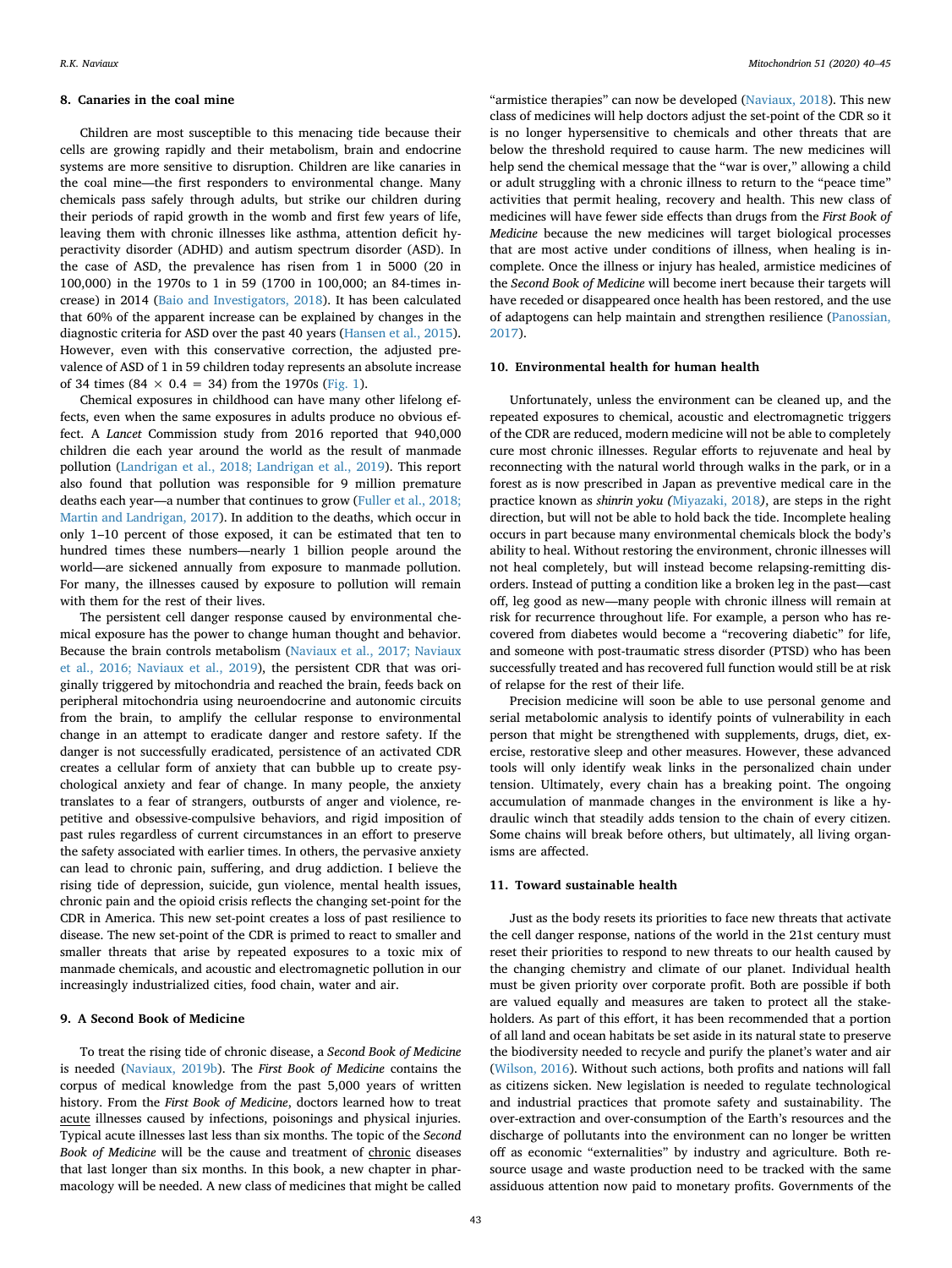21st century must find ways to encourage all farms and businesses to comply with pollution-prevention standards to create a greener economy, and to financially reward businesses with the best sustainability practices.

Environmental protection agencies around the world must reinvigorate their mandate to monitor, record and remediate the crushing impact of the human footprint upon Earth's ecosystems, and minimize or prevent future impacts. If this doesn't happen, the consequences of political apathy, ignorance, or economic short-sightedness will be wellengrained, and Earth-scale processes thus set in motion will develop unstoppable momentum before we can finally agree there is a problem and can unite to make a change. In 2014, a study published in the *Proceedings of the National Academy of Sciences (USA)* found that 42 percent of lakes and rivers in Europe were already contaminated with enough chemicals to cause chronic illness in freshwater animals ([Malaj](#page-5-31) [et al., 2014](#page-5-31)). A similar study of waterways in the US has not yet been conducted. This failure to act has occurred in America despite early wakeup calls like the Cuyahoga river near Cleveland, Ohio catching fire several times from 1952 to 1969 because of industrial pollution, tap water igniting in Pennsylvania because of fracking ([Tollefson, 2013](#page-5-32)), and harmful algal blooms from farm and city runoffs that create dead zones in rivers, lakes, and ocean fisheries that are decimating local economies ([Diaz and Rosenberg, 2008; Grattan et al., 2016\)](#page-5-33), making people sick, and are occurring more frequently each year.

Plastic waste in the US now exceeds 83 billion pounds/year (38 million metric tonnes) ([Ritchie and Roser, 2018](#page-5-34)) and produces toxicity and impacts on human health by several mechanisms ([Barboza et al.,](#page-4-9) [2018; Wright and Kelly, 2017\)](#page-4-9). Over 3,000 chemicals are made in or imported to the US in amounts over 1 million pounds per year ([Landrigan and Landrigan, 2018\)](#page-5-35). Another 4,000 are made in amounts over 25,000 lb per year. The rate of production of manmade pollutants now exceeds the rate at which the Earth can recycle them. This has led to a toxic rising tide that is entering ground water, soil, lakes, rivers, oceans, and the air. Fewer than 5% of these chemicals have been tested for their long-term effects on child development and health. Still thousands more are made in amounts less than 25,000 lb per year. These include widely-prescribed antibiotics, pharmaceuticals, hormones, and chemicals found in personal care products that are being found increasingly in our ground water and food chain [\(Bacanli and](#page-4-10) [Basaran, 2019; Peng et al., 2014\)](#page-4-10). Many of these manmade chemicals are biomagnified over years of exposure in our fat, bones, and reproductive organs to levels far above the concentration found in any single environmental source. If systematic scientific monitoring and recording, and regular reassessment of the chemistry of both people and the environment are not done, we will not have the tools to ward off the future of looming poor health. People around the world will fall prey to chronic illness in greater numbers; the land and seas will become disease-causing waste dumps; our faltering immune systems will make us vulnerable to untreatable microbial infections and disabling autoimmune diseases; new chronic and degenerative diseases will emerge; and the costs from illness and threats to our social fabric will bankrupt communities, states and nations.

# **12. The right to be born into a healthy environment**

We often take for granted the freedoms afforded to us by good health. This must change, or thriving health will become rare, and plagues, wars and mental health struggles will become the new normal. If the activities of a nation poison its own people, then those activities must be changed. What is more important to the health of a nation than the health of its citizens? This question has motivated a call for a new constitutional amendment to invest each citizen with a new right: the right to be born and live in an environment that does not cause chronic disease. Readers can learn more at: [http://naviauxlab.ucsd.edu/the-](http://naviauxlab.ucsd.edu/the-28th-amendment-project/)[28th-amendment-project/](http://naviauxlab.ucsd.edu/the-28th-amendment-project/).

#### **Dedication**

This work is dedicated to Olivia, a young lady with ASD whose spirit and imagination shine as a bright light of hope for children and families around the world.

### **Funding**

This work was supported by foundation gifts from the UCSD Christini Fund, the Lennox Foundation, the UCSD Mitochondrial Research Fund, the JMS Fund, the N of One Foundation, the Autism Research Institute, the Open Medicine Foundation, the Khosla Foundation, the Westreich Foundation, and the Malone Foundation, and philanthropic support from Aloe family, the Harb family, Marc Spilo and contributors to the Aloe Family Autism Research Fund, Linda Clark, Jeanne Conrad, Josh Spears, David Cannistraro, the Kirby and Katie Mano Family, Simon and Evelyn Foo, Wing-kun Tam, Gita and Anurag Gupta, the Brent Kaufman Family, the Daniel and Kelly White Family, and grassroots support from over 2000 individuals from around the world who have each provided gifts in the past year to support Naviaux Lab research. Funding for the mass spectrometers was provided by a gift from the Jane Botsford Johnson Foundation.

## **Acknowledgments**

RKN thanks the many families with primary mitochondrial disease, autism spectrum disorder (ASD), myalgic encephalomyelitis/chronic fatigue syndrome (ME/CFS), and healthy control volunteers who have helped make this research possible. RKN also thanks Neil Nathan, Eric Gordon, Liz Mumper, Nancy O'Hara, Scott Lafee, John Green, David Kaufman, John Rodakis, Christabelle Yeoh, and Maya Shetreat-Klein for comments on the manuscript.

## **Conflicts of Interest**

RKN is an unpaid scientific advisory board member for the Autism Research Institute (ARI), the Open Medicine Foundation (OMF), and Yuva Biosciences. Financial supporters for this study had no role in the design, data analysis, interpretation, writing, or publication of this work.

#### **References**

- <span id="page-4-10"></span>[Bacanli, M., Basaran, N., 2019. Importance of antibiotic residues in animal food. Food](http://refhub.elsevier.com/S1567-7249(19)30292-2/h0005) [Chem. Toxicol. 125, 462–466.](http://refhub.elsevier.com/S1567-7249(19)30292-2/h0005)
- <span id="page-4-8"></span>Baio, J., Investigators, D.D.M.N.S.Y.P., 2018. Prevalence of Autism Spectrum Disorder Among Children Aged 8 Years — Autism and Developmental Disabilities Monitoring Network, 11 Sites, United States, 2014. MMWR CDC Surveill Summ 67, pp. 1–28.
- <span id="page-4-9"></span>[Barboza, L.G.A., Dick Vethaak, A., Lavorante, B., Lundebye, A.K., Guilhermino, L., 2018.](http://refhub.elsevier.com/S1567-7249(19)30292-2/h0015) [Marine microplastic debris: an emerging issue for food security, food safety and](http://refhub.elsevier.com/S1567-7249(19)30292-2/h0015) [human health. Mar. Pollut. Bull. 133, 336–348](http://refhub.elsevier.com/S1567-7249(19)30292-2/h0015).
- <span id="page-4-3"></span>[Bethell, C.D., Kogan, M.D., Strickland, B.B., Schor, E.L., Robertson, J., Newacheck, P.W.,](http://refhub.elsevier.com/S1567-7249(19)30292-2/h0020) [2011. A national and state profile of leading health problems and health care quality](http://refhub.elsevier.com/S1567-7249(19)30292-2/h0020) [for US children: key insurance disparities and across-state variations. Acad. Pediatr.](http://refhub.elsevier.com/S1567-7249(19)30292-2/h0020) [11, S22–S33.](http://refhub.elsevier.com/S1567-7249(19)30292-2/h0020)
- <span id="page-4-4"></span>[Bonvallot, N., Canlet, C., Blas, Y.E.F., Gautier, R., Tremblay-Franco, M., Chevolleau, S.,](http://refhub.elsevier.com/S1567-7249(19)30292-2/h0025) [Cordier, S., Cravedi, J.P., 2018. Metabolome disruption of pregnant rats and their](http://refhub.elsevier.com/S1567-7249(19)30292-2/h0025) [offspring resulting from repeated exposure to a pesticide mixture representative of](http://refhub.elsevier.com/S1567-7249(19)30292-2/h0025) [environmental contamination in Brittany. PloS one 13, e0198448](http://refhub.elsevier.com/S1567-7249(19)30292-2/h0025).
- <span id="page-4-6"></span>[Brandon, J.A., Jones, W., Ohman, M.D., 2019. Multidecadal increase in plastic particles in](http://refhub.elsevier.com/S1567-7249(19)30292-2/h0030) [coastal ocean sediments. Sci. Adv. 5, eaax0587.](http://refhub.elsevier.com/S1567-7249(19)30292-2/h0030)
- <span id="page-4-1"></span>[Burnstock, G., 2016. An introduction to the roles of purinergic signalling in neurode-](http://refhub.elsevier.com/S1567-7249(19)30292-2/h0035)
- <span id="page-4-7"></span>[generation, neuroprotection and neuroregeneration. Neuropharmacology 104, 4–17.](http://refhub.elsevier.com/S1567-7249(19)30292-2/h0035) [Burnstock, G., 2018. The therapeutic potential of purinergic signalling. Biochem.](http://refhub.elsevier.com/S1567-7249(19)30292-2/h0040) [Pharmacol. 151, 157–165.](http://refhub.elsevier.com/S1567-7249(19)30292-2/h0040)
- <span id="page-4-5"></span>[Cabrera-Rodriguez, R., Luzardo, O.P., Almeida-Gonzalez, M., Boada, L.D., Zumbado, M.,](http://refhub.elsevier.com/S1567-7249(19)30292-2/h0045) [Acosta-Dacal, A., Rial-Berriel, C., Henriquez-Hernandez, L.A., 2019. Association be](http://refhub.elsevier.com/S1567-7249(19)30292-2/h0045)[tween prenatal exposure to multiple persistent organic pollutants \(POPs\) and growth](http://refhub.elsevier.com/S1567-7249(19)30292-2/h0045) [indicators in newborns. Environ. Res. 171, 285–292.](http://refhub.elsevier.com/S1567-7249(19)30292-2/h0045)
- <span id="page-4-0"></span>[Calvo, S.E., Clauser, K.R., Mootha, V.K., 2016. MitoCarta2.0: an updated inventory of](http://refhub.elsevier.com/S1567-7249(19)30292-2/h0050) [mammalian mitochondrial proteins. Nucleic Acids Res. 44, D1251–D1257](http://refhub.elsevier.com/S1567-7249(19)30292-2/h0050).
- <span id="page-4-2"></span>[Cameron, J.L., Eagleson, K.L., Fox, N.A., Hensch, T.K., Levitt, P., 2017. Social origins of](http://refhub.elsevier.com/S1567-7249(19)30292-2/h0055)